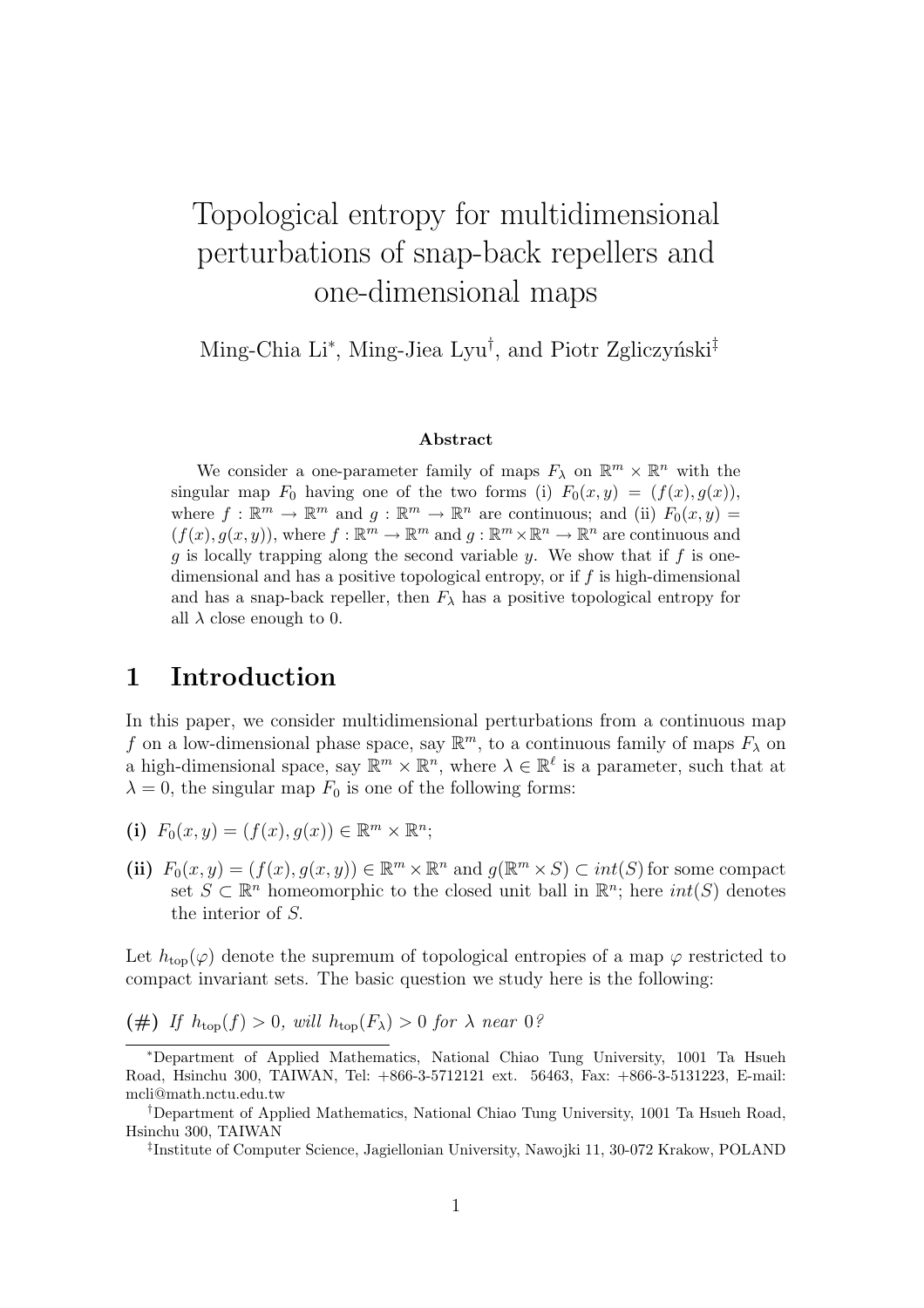In the present paper, we establish two kind of results addressing question  $(\#)$ . First we show that if f is one-dimensional (without any other additional assumption) then  $\liminf_{\lambda\to 0} h_{top}(F_\lambda) \geq h_{top}(f)$  (see Theorems 1 and 2). Second, we allow f to be possibly high-dimensional and show that if  $f$  has a snap-back repeller (for a discussion of its definition see Definition 3 and remarks in the next section) then  $h_{\text{top}}(F_{\lambda}) > 0$  for all  $\lambda$  near enough 0 (see Theorems 4 and 5).

Our methodology is based on the concept of covering relations (see Section 3 for the definition and basic properties), which was introduced by Zgliczyński in  $[11, 12]$ . It allows to prove the existence of periodic points, the symbolic dynamics, and the positive topological entropy without using hyperbolicity. As a by-product of using such a method, we give a new proof of Blanco Garcia's result in [1] that the existence of a snap-back repeller implies the positive topological entropy (see Proposition 15). It is also possible that the notion of snap-back repeller can be changed by other structure, such as a hyperbolic horseshoe, in order to obtain similar results.

Let us compare our results to the existing literature. Assuming that  $f$  is onedimensional (i.e.,  $m = 1$ ) and some additional conditions are satisfied, affirmative answers to question  $(\#)$  have been given in literature. For the case when f is an interval map and  $g = 0$ , Misiurewicz and Zgliczyński in [8] proved that  $\liminf_{\lambda\to 0} h_{\text{top}}(F_\lambda) \geq h_{\text{top}}(f)$ . They used the covering relation approach in the same way as we use in the present paper.

For the planar case (i.e.,  $m = n = 1$ ), Marotto in [6] restricted perturbations to the two types: one is that  $F_{\lambda}(x, y) = (\varphi(x, \lambda y), x)$  and  $\lambda \in \mathbb{R}$ , and the one that is  $F_{\lambda}(x,y) = (\varphi(x,\lambda_1y), g(\lambda_2x, y)), \lambda = (\lambda_1, \lambda_2) \in \mathbb{R}^2$ , and the map  $y \mapsto g(0, y)$  has a stable fixed point. Assuming the map  $x \mapsto \varphi(x, 0)$  is  $C^1$  and has a snap-back repeller (for a discussion of its definition see Definition 3 and remarks in the next section), he showed that for all  $\lambda$  near 0, the map  $F_{\lambda}$  has a transverse homoclinic point. His method relies heavily on the planar structure of the map  $F_0$  and the Birkhoff-Smale transverse homoclinic point theorem.

The results from [2] and [4] about difference equations can be applied to question  $(\#)$ , but these are in fact perturbations of one-dimensional maps.

Our results are applicable to a high-dimensional version of the Hénon-like maps. Define a family of maps  $H_b(x, y)$  on  $\mathbb{R}^m \times \mathbb{R}^n$ , with parameter  $b \in \mathbb{R}^{\ell}$ , by its components, for  $x = (x_1, \ldots, x_m)$  and  $y = (y_1, \ldots, y_n)$ ,

$$
\begin{cases} \bar{x}_i = a_i - x_i^2 + o_i(b)\varphi_i(x, y), & 1 \le i \le m, \\ \bar{y}_j = g_j(x, y), & 1 \le j \le n, \end{cases}
$$

where each  $a_i$  is a constant,  $o_i, \varphi_i, g_j$  are real-valued continuous functions, and  $\lim_{b\to 0} o_i(b)/|b| = 0$ . If  $m = n = 1$ , one can reduce  $H_b$  to the original Hénon map  $(x, y) \mapsto (a - x^2 + by, x)$  and apply results from the present paper as well as from [2, 4, 6]. For the general case when  $m \geq 1$  and  $n \geq 1$ , we assume that each  $g_i$ is either dependent only on x or bounded (hence, the conditions in form  $(i)$  or  $(ii)$ ) are satisfied, respectively). At the singular value  $b = 0$ , the first m components of  $H_0$ , i.e.,  $\bar{x}_i = a_i - x_i^2$  for  $1 \leq i \leq m$ , form a decoupled map from  $\mathbb{R}^m$  into itself, and such a map has a positive topological entropy or a snap-back repeller by suitably choosing  $a_i$ 's. By applying results presented in this paper, we get that  $h_{\text{top}}(H_b) > 0$ for all b sufficiently near 0. Nevertheless, if  $m > 1$  (the high-dimensional case), we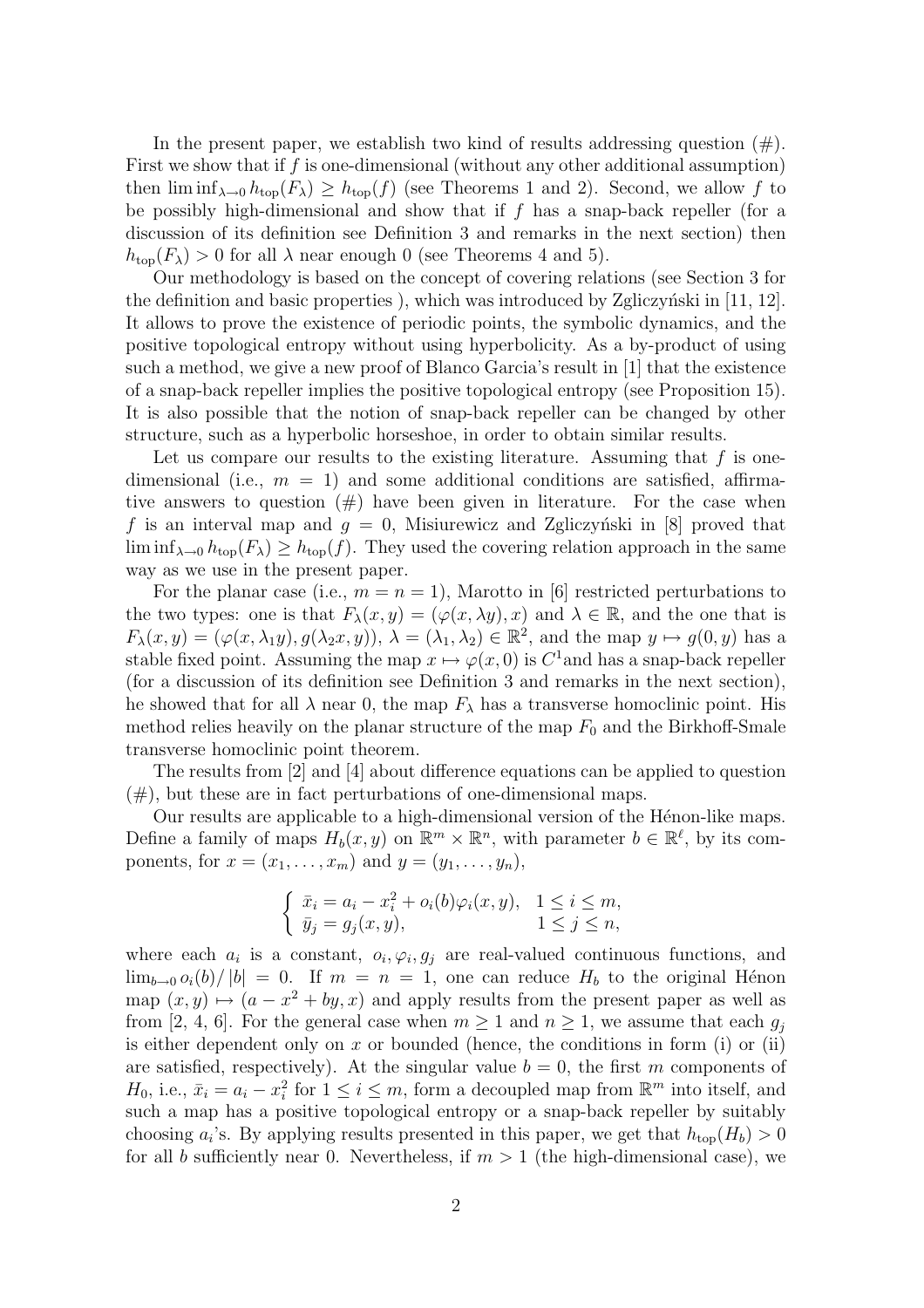can not apply to  $H_b$  the results in [2, 4, 6, 8]. Even when  $m = 1$ , we can not apply those results neither for many situations: more precisely, in [8] if one of  $g_j$ 's is not the zero function, in [6] if one of  $g_j$ 's depends on the variable y, and in [2, 4] if each coordinate of the full orbits of  $H_b$  is not reduced to solutions of a difference equation.

This paper is organized as follows. In the next section, we give precise statement of our main results along with a definition of snap-back repellers. In Section 3, we present background information about covering relations, mainly from the work of Zgliczyński and Gidea in [13]. In Section 4, we prove our results concerning a one-dimensional map with a positive topological entropy (Theorems 1 and 2). Then, in Section 5, we show that the existence of a snap-back repeller implies the existence of two closed loops of covering relations, as well as a positive topological entropy (Proposition 15). Finally, in Section 6, we prove our results concerning a high-dimensional map with a snap-back repeller (Theorems 4 and 5).

### 2 Definitions and statement of main results

In this section, we state our main results and define snap-back repellers. First, we consider multidimensional perturbations of a one-dimensional map  $f$ . If the singular map  $F_0$  depends only on the phase variable of f (refer to form (i) in Section 1), we have the following result.

**Theorem 1.** Let  $F_{\lambda}$  be a one-parameter family of continuous maps on  $\mathbb{R} \times \mathbb{R}^n$  such that  $F_{\lambda}(x, y)$  is continuous as a function jointly of  $\lambda \in \mathbb{R}^{\ell}$  and  $(x, y) \in \mathbb{R} \times \mathbb{R}^{n}$ . Assume that  $F_0(x, y) = (f(x), g(x))$  for all  $(x, y) \in \mathbb{R} \times \mathbb{R}^n$ , where  $f : \mathbb{R} \to \mathbb{R}$  and  $g: \mathbb{R} \to \mathbb{R}^n$ . Then  $\liminf_{\lambda \to 0} h_{top}(F_{\lambda}) \geq h_{top}(f)$ .

For the case when the singular map is locally trapping along the normal direction (refer to form (ii) in Section 1), we have the following.

**Theorem 2.** Let  $F_{\lambda}$  be a one-parameter family of continuous maps on  $\mathbb{R} \times \mathbb{R}^n$  such that  $F_{\lambda}(x, y)$  is continuous as a function jointly of  $\lambda \in \mathbb{R}^{\ell}$  and  $(x, y) \in \mathbb{R} \times \mathbb{R}^{n}$ . Assume that  $F_0(x, y) = (f(x), g(x, y))$  for all  $(x, y) \in \mathbb{R} \times \mathbb{R}^n$ , where  $f : \mathbb{R} \to \mathbb{R}$ , g:  $\mathbb{R} \times \mathbb{R}^n \to \mathbb{R}^n$ , and  $g(\mathbb{R} \times S) \subset int(S)$  for some compact set  $S \subset \mathbb{R}^n$  homeomorphic to the closed unit ball in  $\mathbb{R}^n$ . Then  $\liminf_{\lambda \to 0} h_{top}(F_{\lambda}) \geq h_{top}(f)$ .

Next, we consider multidimensional perturbations of a map on a space of dimension possibly bigger than one. Recently, Marotto [7] redefined snap-back repellers and stated that his earlier result in [5] that the existence of a snap-back repeller implies Li-Yorke chaos is still correct. Both definitions of snap-back repellers in [5] and [7] depend on the norms of the phase space. In the following, we give a slightly different definition so that it is independent of norms defined on the phase space.

**Definition 3.** Let  $f : \mathbb{R}^m \to \mathbb{R}^m$  be a  $C^1$  function. A fixed point  $x_0$  for f is called a snap-back repeller if (i) all eigenvalues of the derivative  $df(x_0)$  are greater than one in absolute value and (ii) there exists a sequence  $\{x_{-i}\}_{i\in\mathbb{N}}$  such that  $x_{-1}\neq x_0$ ,  $\lim_{i\to\infty} x_{-i} = x_0$ , and for all  $i \in \mathbb{N}$ ,  $f(x_{-i}) = x_{-i+1}$  and  $\det(df(x_{-i})) \neq 0$ .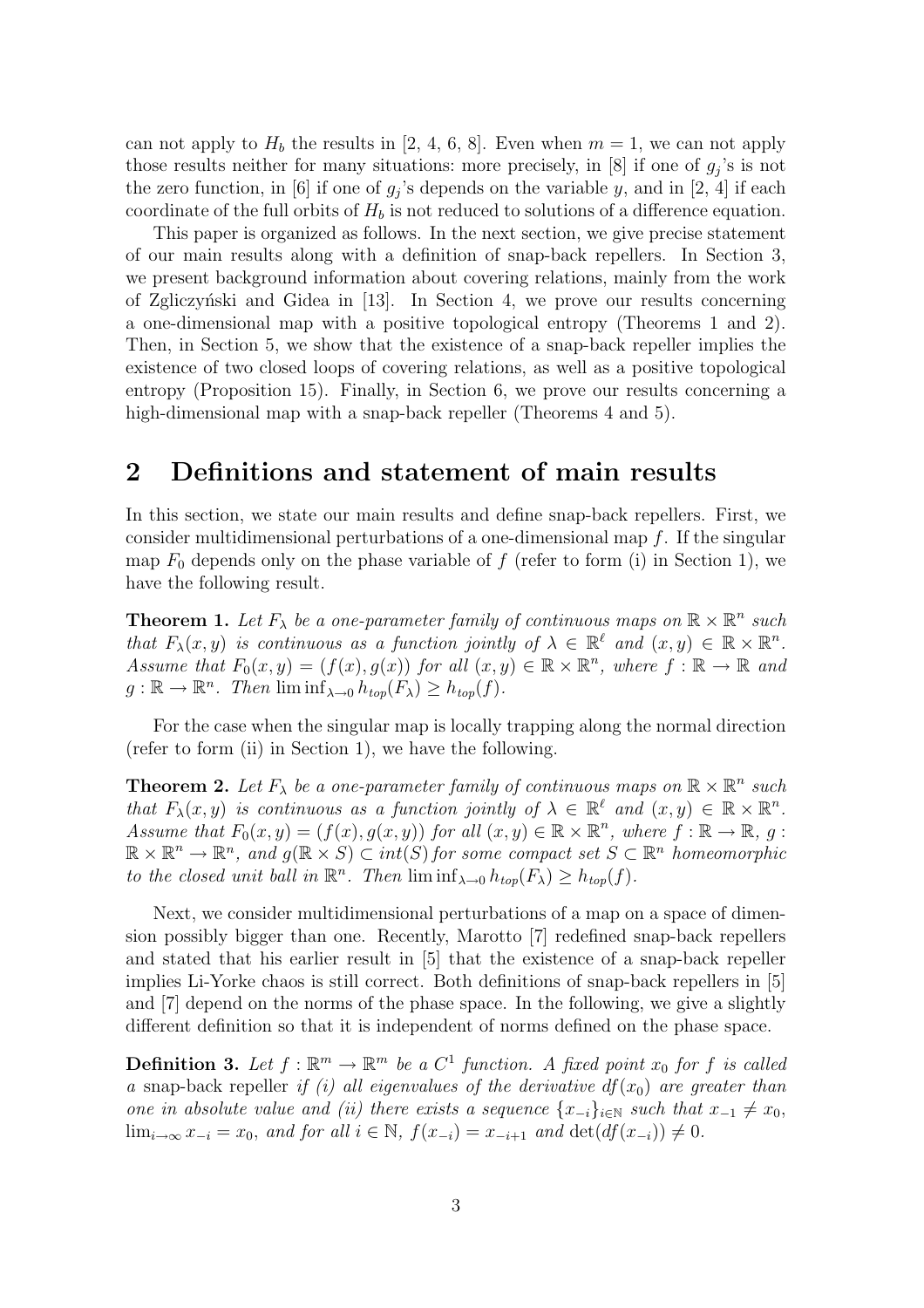Roughly speaking, a snap-back repeller of a map is a repelling fixed point associated with a transverse homoclinic orbit. Notice that if there exists a norm  $\lVert \cdot \rVert_*$  on  $\mathbb{R}^m$  such that for some constants  $r > 0$  and  $ρ > 1$ , one has that  $||f(x) - f(y)||_* >$  $\rho \|x - y\|_{*}$  for all  $x, y \in B(x_0, r)$ , where  $B(x_0, r) = \{x \in \mathbb{R}^m : ||x - x_0||_{*} < r\},$ then f is one-to-one on  $B(x_0, r)$  and  $f(B(x_0, r)) \supset B(x_0, r)$ ; hence item (ii) of the above definition is satisfied provided that there is a point  $q \in B(x_0, r)$  such that  $f^k(q) = x_0$  and  $\det(df^k(q)) \neq 0$  for some positive integer k. In fact, item (i) implies that such a norm must exist (refer to Theorem V.6.1 of Robinson [10]). Furthermore, if all eigenvalues of  $(df(x_0))<sup>T</sup> df(x_0)$  are greater than 1, then such a norm can be chosen to be the Euclidean norm on  $\mathbb{R}^m$  (see Lemma 5 of Li and Chen [3]).

If the singular map depends only on the phase variable of a snap-back repeller, we have the following result.

**Theorem 4.** Let  $F_{\lambda}$  be a one-parameter family of continuous maps on  $\mathbb{R}^m \times \mathbb{R}^n$  such that  $F_{\lambda}(x, y)$  is continuous as a function jointly of  $\lambda \in \mathbb{R}^{\ell}$  and  $(x, y) \in \mathbb{R}^{m} \times \mathbb{R}^{n}$ . Assume that  $F_0(x, y) = (f(x), g(x))$  for all  $(x, y) \in \mathbb{R}^m \times \mathbb{R}^n$ , where  $f : \mathbb{R}^m \to \mathbb{R}^m$ is  $C^1$  and has a snap-back repeller and  $g : \mathbb{R}^m \to \mathbb{R}^n$ . Then  $F_{\lambda}$  has a positive topological entropy for all  $\lambda$  sufficiently close to 0.

When the singular map is locally trapping along the normal direction, we have the following.

**Theorem 5.** Let  $F_{\lambda}$  be a one-parameter family of continuous maps on  $\mathbb{R}^m \times \mathbb{R}^n$ such that  $F_{\lambda}(z)$  is continuous as a function jointly of  $\lambda \in \mathbb{R}^{\ell}$  and  $(x, y) \in \mathbb{R}^{m} \times \mathbb{R}^{n}$ . Assume that  $F_0(x, y) = (f(x), g(x, y))$  for all  $(x, y) \in \mathbb{R}^m \times \mathbb{R}^n$ , where  $f : \mathbb{R}^m \to \mathbb{R}^m$ is  $C^1$  and has a snap-back repeller,  $g : \mathbb{R}^m \times \mathbb{R}^n \to \mathbb{R}^n$ , and  $g(\mathbb{R}^m \times S) \subset int(S)$  for some compact set  $S \subset \mathbb{R}^n$  homeomorphic to the closed unit ball in  $\mathbb{R}^n$ . Then  $F_{\lambda}$  has a positive topological entropy for all  $\lambda$  sufficiently close to 0.

### 3 Covering relations

In this section, we give the background information about covering relations. First of all, we introduce some notations. Suppose that  $\mathbb{R}^k$  has a norm  $\|\cdot\|$ . For  $x \in \mathbb{R}^k$ and  $r > 0$ , we denote  $B_k(x, r) = \{z \in \mathbb{R}^k : ||z - x|| < r\}$ , that is, the open ball of radius r centered at the origin 0 in  $\mathbb{R}^k$ ; in short, we write  $B_k = B_k(0,1)$ , the open unit ball in  $\mathbb{R}^k$ . Moreover, for a subset S of  $\mathbb{R}^k$ , let  $\overline{S}$ ,  $int(S)$  and  $\partial S$  denote the closure, the interior and the boundary of S, respectively. It will be always clear from the context, which norm is used.

We briefly recall some definitions and results in [13].

**Definition 6.** [13, Definition 1] A h-set in  $\mathbb{R}^k$  is a quadruple consisting of the following data:

- a compact subset N of  $\mathbb{R}^k$ ;
- a pair of numbers  $u(N), s(N) \in \{0, 1, ..., n\}$  with  $u(N) + s(N) = k$ ;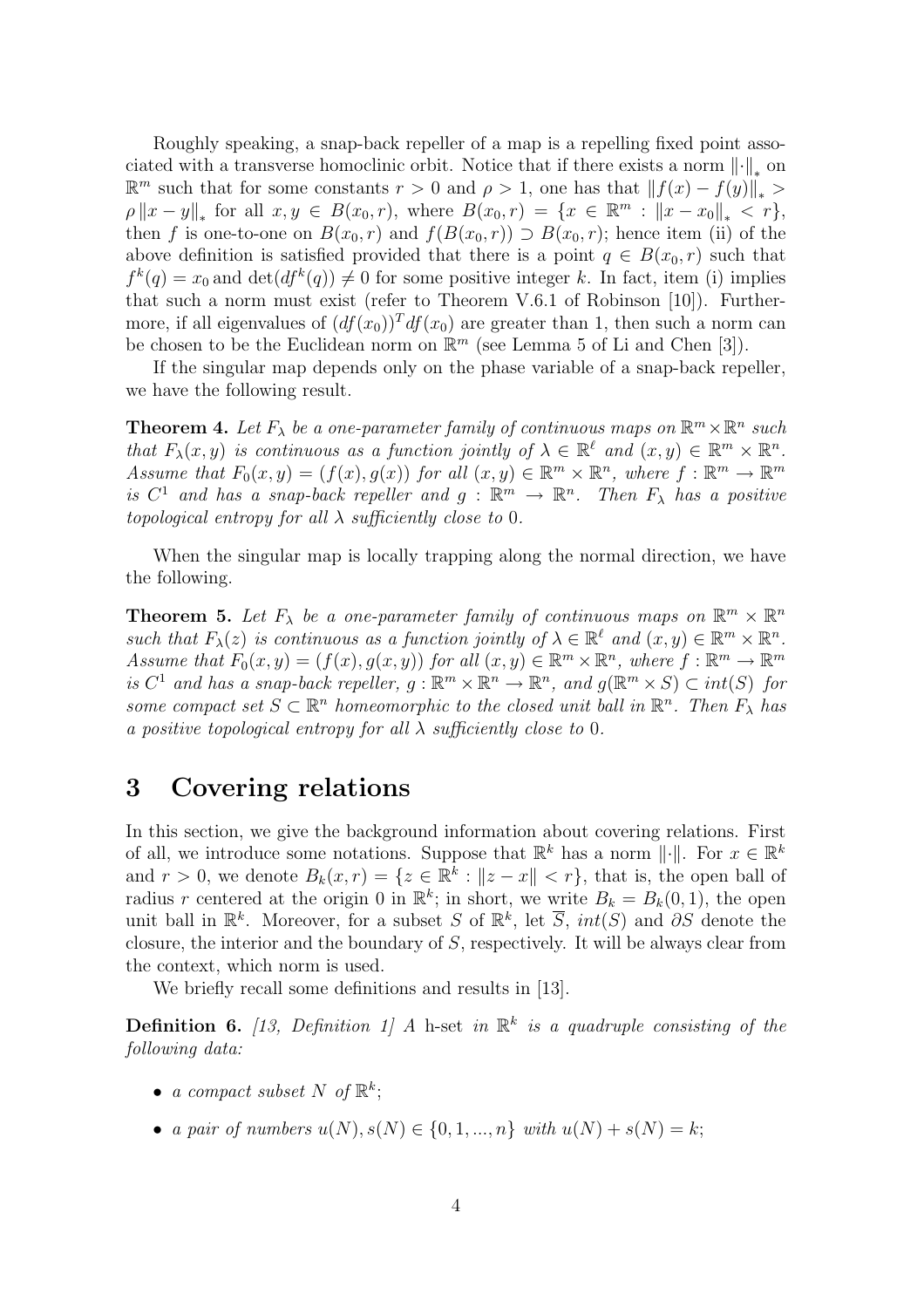• a homeomorphism  $c_N : \mathbb{R}^k \to \mathbb{R}^k = \mathbb{R}^{u(N)} \times \mathbb{R}^{s(N)}$  such that

$$
c_N(N) = \overline{B_{u(N)}} \times \overline{B_{s(N)}}.
$$

For simplicity, we will denote such a quadruple by N. Furthermore, we set

$$
N_c = \overline{B_{u(N)}} \times \overline{B_{s(N)}}, \quad N_c^- = \partial B_{u(N)} \times \overline{B_{s(N)}}, \quad N_c^+ = \overline{B_{u(N)}} \times \partial B_{s(N)},
$$

and

$$
N^- = c_N^{-1}(N_c^-), \quad N^+ = c_N^{-1}(N_c^+).
$$

A covering relation between two h-sets are defined as follows.

**Definition 7.** [13, Definition 6] Let N, M be h-sets in  $\mathbb{R}^k$  with  $u(N) = u(M) = u$ and  $s(N) = s(M) = s$ ,  $f: N \to \mathbb{R}^u \times \mathbb{R}^s$  be a continuous function,  $f_c = c_M \circ f \circ c_N^{-1}$ :  $N_c \to \mathbb{R}^u \times \mathbb{R}^s$ , and w be a nonzero integer. We say N f-cover M with degree w, denoted by

$$
N \stackrel{f,w}{\Longrightarrow} M,
$$

if the following conditions are satisfied:

1. There exists a homotopy  $h : [0,1] \times N_c \to \mathbb{R}^u \times \mathbb{R}^s$  such that

$$
h(0, x) = f_c(x) \text{ for } x \in N_c,
$$
\n<sup>(1)</sup>

$$
h([0,1], N_c^-) \cap M_c = \emptyset,
$$
\n<sup>(2)</sup>

- $h([0, 1], N_c) \cap M_c^+ = \emptyset.$  (3)
- 2. There exists a map  $A: \mathbb{R}^u \to \mathbb{R}^u$  such that

$$
h(1, p, q) = (A(p), 0) \text{ for } p \in \overline{B_u} \text{ and } q \in \overline{B_s},
$$
  

$$
A(\partial B_u) \subset \mathbb{R}^u \setminus \overline{B_u}.
$$

3. The local Brouwer degree of A at 0 in  $B_u$  is w; refer to [13, Appendix] for its properties.

Usually, we will be not interested in the values of  $w$  among covering relations and we just write  $N \stackrel{f}{\Longrightarrow} M$  if there exists  $w \neq 0$  such that  $N \stackrel{f,w}{\Longrightarrow} M$ .

We will need the following two theorems proved by Zgliczyński and Gidea in [13]. The first one says that a closed loop of covering relations implies the existence of a periodic point.

**Theorem 8.** [13, Theorem 9] Let  $N_i$  for  $0 \leq i \leq m$  be h-sets in  $\mathbb{R}^k$  such that  $N_m = N_0$  and let  $f_i$  for  $1 \leq i \leq m$  be continuous maps on  $\mathbb{R}^k$  such that the covering relations  $N_{i-1} \stackrel{f_i, w_i}{\Longrightarrow} N_i$  with  $w_i \neq 0$  for all  $1 \leq i \leq m$ . Then there exists a point  $x \in int(N_0)$  such that

$$
f_i \circ f_{i-1} \circ \cdots \circ f_1(x) \in int(N_i) \text{ for } 1 \le i \le m,
$$
  

$$
f_m \circ f_{m-1} \circ \cdots \circ f_1(x) = x.
$$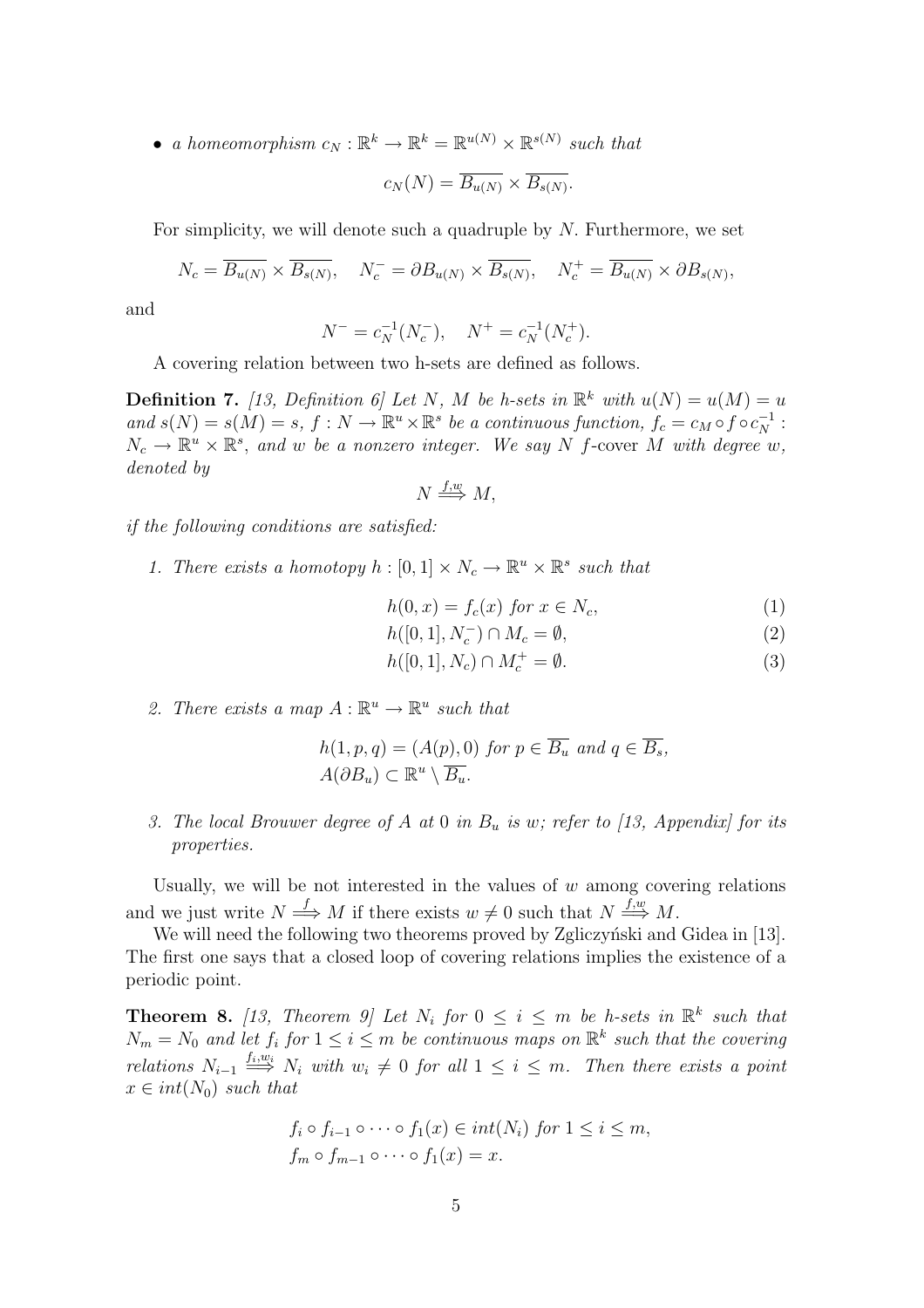The following one shows that a covering relation is persistent under  $C^0$  small perturbations.

**Theorem 9.** [13, Theorem 14] Let N, M be h-sets in  $\mathbb{R}^k$  such that  $u(N) = u(M)$ and  $s(N) = s(M)$ . Let  $f, g: N \to \mathbb{R}^k$  be continuous maps. Assume that  $N \stackrel{f,w}{\Longrightarrow} M$ and that the map  $c_M$  satisfies a Lipschitz condition. Then there exists  $\varepsilon > 0$  such that if  $||f(x) - g(x)|| < \varepsilon$  for all  $x \in N$ , then  $N \stackrel{g,w}{\Longrightarrow} M$ .

### 4 Proofs of Theorems 1 and 2

In this section, we will prove the first two of our main results. To this end, we need the following lemma, which can be easily derived from [9]; see also Theorem 3.1 of Misiurewicz and Zgliczyński in  $[8]$ . It says that for continuous interval maps, the positive topological entropy is realized by horseshoes.

**Lemma 10.** Let I be a closed interval in R and  $f: I \rightarrow I$  be a continuous map with a positive topological entropy, i.e.,  $h_{top}(f) > 0$ . Then there exist sequences  ${s_k}_{k=1}^{\infty}$  and  ${t_k}_{k=1}^{\infty}$  of positive integers such that for each  $k \in \mathbb{N}$  there exist  $s_k$ disjoint closed intervals,  $N_1, \cdots, N_{s_k}$ , which are h-sets in  $\mathbb R$  and satisfy the covering relations  $N_i \stackrel{f^{t_k}, w_{i,j}}{\Longrightarrow} N_j$  with  $w_{i,j} \in \{-1,1\}$  for all  $1 \leq i,j \leq s_k$ ; moreover, one has  $\lim_{k\to\infty} (\log(s_k)/t_k) = h_{top}(f).$ 

Now, we are ready to prove the first main result.

*Proof of Theorem 1.* We only need to consider the case when  $f$  has a positive topological entropy. Let  $\delta$  be an arbitrary number such that  $0 < \delta < h_{\text{top}}(f)$ . From Lemma 10, there exist  $k, p \in \mathbb{N}$  such that  $f^k$  has p disjoint closed intervals, denoted by  $N'_i = [a_{2i}, a_{2i+1}]$  for  $0 \le i \le p-1$  with  $a_0 < \cdots < a_{2p-1}$ , which are h-sets satisfying

$$
N_i' \stackrel{f^k, w_{i,j}}{\Longrightarrow} N_j' \text{ for } 0 \le i \le p-1 \text{ and } 0 \le j \le p-1.
$$

where  $w_{i,j} = 1$  or  $-1$ , and  $\log(p)/k > \delta$ .

Set  $\tilde{N'} = \bigcup_{i=0}^{p-1} N'_i$ . Since  $g \circ f^{k-1}$  is continuous and  $N'$  is compact, there exists  $r > 0$  such that  $g \circ f^{k-1}(N') \subset B_n(0,r)$ . Set  $N_i = N'_i \times \overline{B_n(0,r)}$  for  $0 \le i \le p-1$ and  $N = \bigcup_{i=0}^{p-1} N_i$ . Then every  $N_i$  is an h-set for  $0 \le i \le p-1$  and N is compact in  $\mathbb{R} \times \mathbb{R}^n$ . For  $\lambda = 0$ , we have  $F_0^k(x, y) = (f^k(x), g \circ f^{k-1}(x))$ . Hence there are covering relations:

$$
N_i \stackrel{F_0^k, w_{i,j}}{\Longrightarrow} N_j \text{ for } 0 \le i \le p-1 \text{ and } 0 \le j \le p-1.
$$

Since  $F_{\lambda}^{k}(z)$  is uniformly continuous on a compact set, say  $[-1,1] \times N$ , as a function jointly of  $\lambda$  and z, by using Theorem 9 for  $p^2$  times while each  $c_{N_j}$  is linear and satisfies the Lipschitz condition, there exists  $\lambda_0 > 0$  such that if  $|\lambda| < \lambda_0$  then we have

$$
N_i \stackrel{F_{\lambda}^k, w_{i,j}}{\Longrightarrow} N_j \text{ for } 0 \le i \le p-1 \text{ and } 0 \le j \le p-1.
$$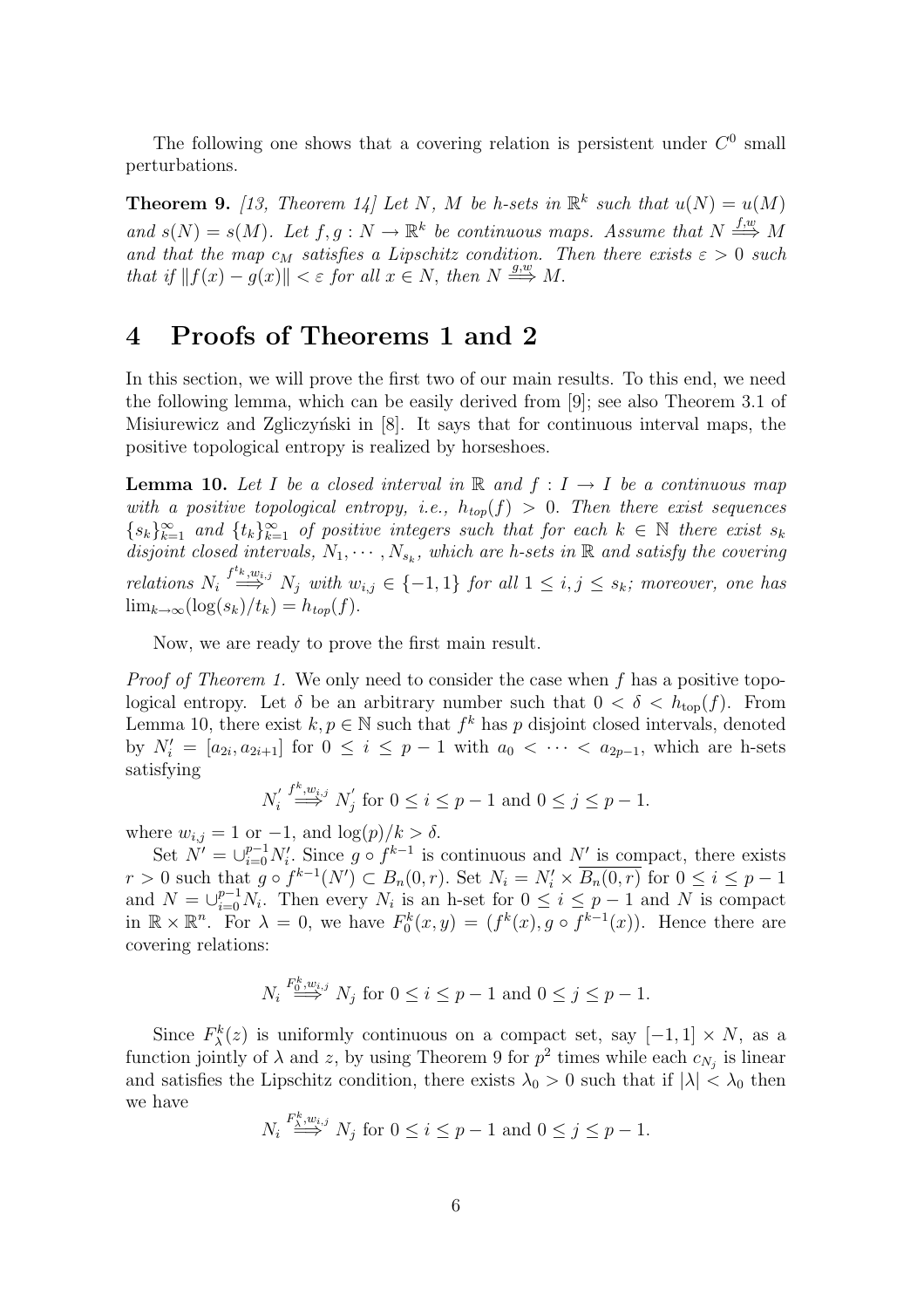Let m be a positive integer and  $|\lambda| < \lambda_0$ . Consider any closed loop

$$
N_{\alpha_0} \stackrel{F^k_{\lambda}}{\longrightarrow} N_{\alpha_1} \stackrel{F^k_{\lambda}}{\longrightarrow} \cdots \stackrel{F^k_{\lambda}}{\longrightarrow} N_{\alpha_m},
$$

where every  $\alpha_i \in \{0, 1, \dots p-1\}$  and  $\alpha_m = \alpha_0$ . By using Theorem 8,  $F_{\lambda}^k$  has a periodic point  $x = x(\lambda) \in int(N_{\alpha_0})$  such that  $F_{\lambda}^{km}(x) = x$ . Since there are  $p^m$ choices of such closed loops,  $F_{\lambda}^{k}$  has at least  $p^{m}$  periodic points in N. These periodic points provide a  $(m, \varepsilon)$ -separated set for  $F_{\lambda}^{k}$  as long as  $\varepsilon$  is a positive number less than gaps of  $N_i$ 's, i.e.,  $0 < \varepsilon < \min\{a_{2i} - a_{2(i-1)+1} : 1 \le i \le p-1\}$ . Since m is arbitrarily chosen, we have  $h_{\text{top}}(F_{\lambda}^k) \geq \log(p)$  and so  $h_{\text{top}}(F_{\lambda}) \geq \log(p)/k > \delta$ . Therefore,  $\liminf_{\lambda\to 0} h_{top}(F_{\lambda}) \geq h_{top}(f)$ .  $\Box$ 

The proof of the second main result is the following.

*Proof of Theorem 2.* Define  $G_{\lambda} = (id, c) \circ F_{\lambda} \circ (id, c)^{-1}$ , where id denotes the identity map on R and c is a homeomorphism from S to  $\overline{B_n}$ . Then the topological entropies of  $G_{\lambda}$  and  $F_{\lambda}$  are equal. By applying the above argument to the family  $G_{\lambda}$  while the corresponding  $c_M$  of a covering relation  $N \stackrel{G_\lambda,w}{\Longrightarrow} M$  is the identity now, we have the desired result.  $\Box$ 

## 5 Snap-back repeller and closed loops of covering relations

Throughout this section, we assume that  $f : \mathbb{R}^m \to \mathbb{R}^m$  is a  $C^1$  map having a snapback repeller  $x_0$  associated with a transverse homoclinic orbit. We shall construct two closed loops of covering relations for  $f$ : the first one is from the snap-back repeller to a homoclinic point then back to the repeller, and the second one consists of just one relation  $N_r \stackrel{f}{\Longrightarrow} N_r$ , where  $N_r$  is one of the h-sets in the first closed loop. Then, we use the covering relations approach to prove that  $f$  has a positive topological entropy.

Let L be a linearization of f at  $x_0$ , that is,  $L(z) = x_0 + df(x_0)(z - x_0)$  for  $z \in \mathbb{R}^m$ . Since all eigenvalues of  $df(x_0)$  are greater than one in absolute value, there exist a norm  $\|\cdot\|$  on  $\mathbb{R}^m$  and a constant  $\rho > 1$  such that

$$
||df(x_0)z|| \ge \rho ||z|| \text{ for } z \in \mathbb{R}^m. \tag{4}
$$

¿From now on, we keep this norm fixed.

For any  $r > 0$  and  $x \in \mathbb{R}^m$ , we denote the closed ball with the center x and radius r by

$$
N(x,r) = \{x\} + B_m(0,r).
$$

For any  $r > 0$  we define an h-set  $N_{x,r}$  in  $\mathbb{R}^m$  as follows: we set  $N_{x,r} = N(x,r)$ ,  $c_{N_{x,r}}(z) = (z-x)/r$ ,  $u(N_{x,r}) = m$ , and  $s(N_{x,r}) = 0$ . Since the point  $x_0$  is a fixed point for f and will play a distinguished role in the following, we will write  $N_r$ instead of  $N_{x_0,r}$ . Next, we define a homotopy from the map f to L, its linearization at  $x_0$ , as follows:

$$
f_{\mu}(z) = (1 - \mu)f(z) + \mu L(z) \text{ for } \mu \in [0, 1] \text{ and } z \in \mathbb{R}^{m}.
$$
 (5)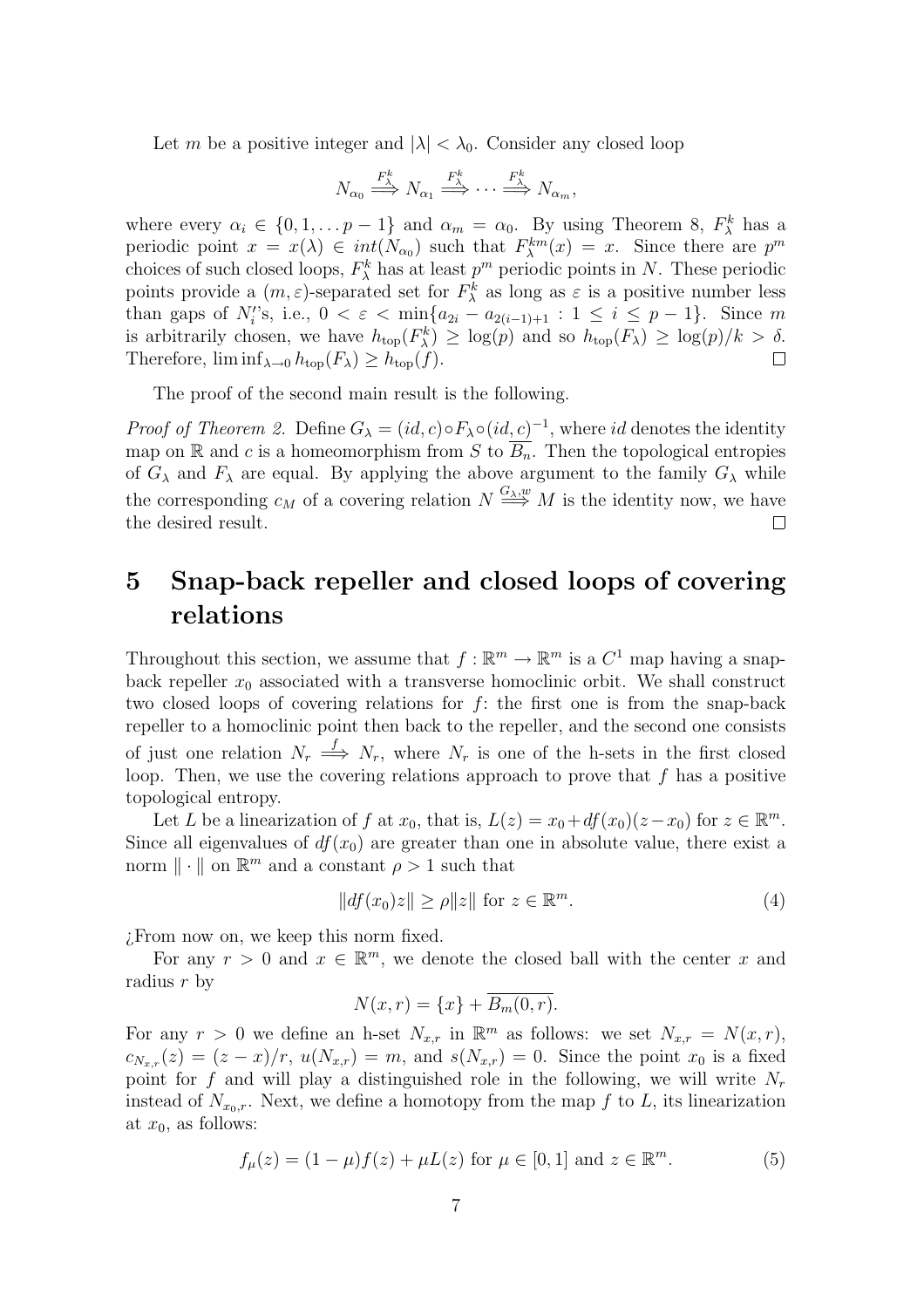It is easy to see that  $f_0(z) = f(z)$ ,  $f_1(z) = L(z)$  and  $df_\mu(z) = (1-\mu)df(z) + \mu df(x_0)$ for all  $\mu$  and z. This homotopy will be later used in covering relations in the vicinity of the snap-back repeller.

First, we show the size of the repulsion set for snap-back repeller  $x_0$  can be chosen uniformly for all  $f_{\mu}$  for  $\mu \in [0, 1]$ .

**Lemma 11.** Let  $\beta = (\rho+1)/2$ . Then there exists  $r_0 > 0$  such that for any  $\mu \in [0,1]$ ,  $0 < r \leq r_0, z \in N_r$  with  $||z - x_0|| = r$ , the following holds:

$$
||f_{\mu}(z) - x_0|| > \beta r.
$$

Proof. By using Taylor's theorem with an integral remainder, we have

$$
f_{\mu}(z) - x_0 = f_{\mu}(z) - f_{\mu}(x_0) = C(z - x_0),
$$

where

$$
C = C(\mu, z, x_0) = \int_0^1 df_\mu(x_0 + t(z - x_0)) dt.
$$

By (5), we get that

$$
C - df_{\mu}(x_0) = \int_0^1 (1 - \mu) df(x_0 + t(z - x_0)) + \mu df(x_0) dt - df_{\mu}(x_0)
$$
  
= 
$$
\int_0^1 (1 - \mu) [df(x_0 + t(z - x_0)) - df(x_0)] dt.
$$
 (6)

Since df is continuous at  $x_0$  and  $\rho > 1$ , there exists  $r_0 > 0$  such that if  $||y - x_0|| \le r_0$ then  $||df(y) - df(x_0)|| < (\rho - 1)/2$ . Hence, from (6), we have that for any  $\mu \in [0, 1]$ and  $z \in \overline{B_m(x_0, r_0)},$ 

$$
||C - df_{\mu}(x_0)|| \leq \int_0^1 (1 - \mu) ||df(x_0 + t(z - x_0)) - df(x_0)|| dt
$$
  
< 
$$
< \int_0^1 (1 - \mu) \frac{\rho - 1}{2} dt \leq \frac{\rho - 1}{2}.
$$

Therefore, by using (4), we have that for any  $\mu \in [0,1], 0 < r \le r_0, z \in N_r$  with  $||z - x_0|| = r,$ 

$$
||f_{\mu}(z) - x_0|| = ||C(z - x_0)|| = ||(C - df_{\mu}(x_0) + df_{\mu}(x_0))(z - x_0)||
$$
  
\n
$$
\geq ||df(x_0)(z - x_0)|| - ||(C - df_{\mu}(x_0))(z - x_0)||
$$
  
\n
$$
> \rho r - \frac{\rho - 1}{2}r = \beta r.
$$

 $\Box$ 

Throughout the rest of this section, we fix the two constants  $\beta$  and  $r_0$  as given in Lemma 11. In the following, we establish a covering relation between two h-sets around the snap-back repeller.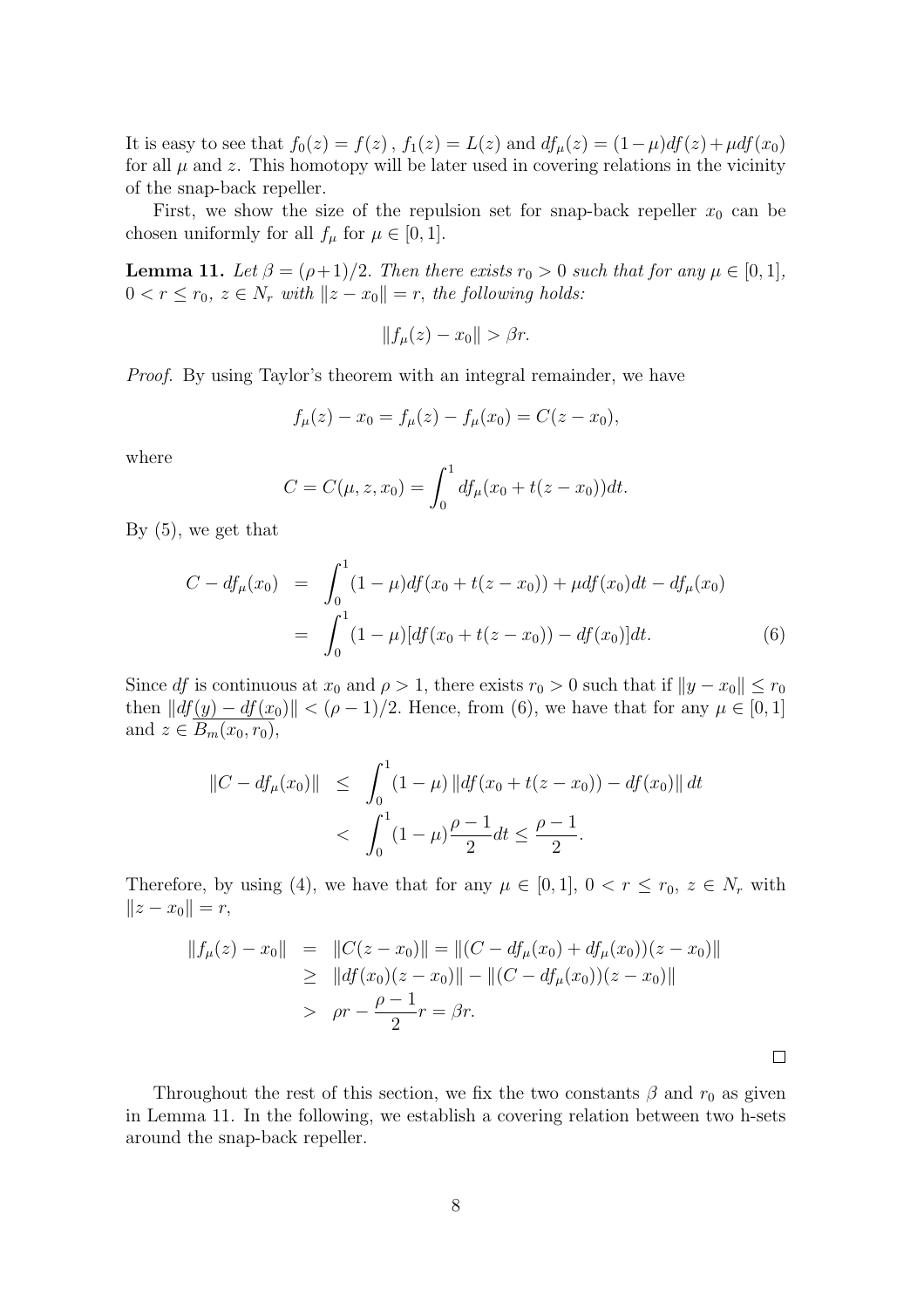**Proposition 12.** Let r and  $r_1$  be two numbers satisfying  $0 < r \leq r_0$  and  $0 < r_1 \leq r_1$ βr. Then the following covering relation holds:

$$
N_r \stackrel{f}{\Longrightarrow} N_{r_1}
$$

*Proof.* Define  $h(\mu, z) = c_{N_{r_1}}(f_{\mu}(c_{N_r}^{-1}))$  $\overline{N_r}^{-1}(z)$ . We need to check whether all conditions for the covering relation  $N_r \stackrel{f}{\Longrightarrow} N_{r_1}$  are satisfied.

First we deal with the conditions in the first item of Definition 7. Condition (1) is implied by  $f_0 = f$ , (2) follows from Lemma 11, and since  $N_{r_1}^+ = \emptyset$ , (3) is also satisfied.

Next, we define a map A on  $\mathbb{R}^m$  by  $A(z) = (r/r_1)df(x_0)z$ . Then for  $z \in \overline{B_m}$ , we have

$$
h(1, z) = \frac{L(rz + x_0) - x_0}{r_1} = \frac{df(x_0)(rz)}{r_1} = A(z).
$$

Moreover, from (4) it follows that for  $z \in \overline{B_m}$  with  $||z|| = 1$ ,

$$
||A(z)|| \ge \frac{\rho r}{r_1} \ge \frac{\rho r}{\beta r} > 1.
$$

Since A is linear, from the above equation we have that  $deg(A, B_m, 0) = \pm det(A) \neq$ 0.

Next, we give a covering relation from the snap-back repeller  $x_0$  to points near  $x_0$ , which will be homoclinic points near  $x_0$  as the result is used later.

**Lemma 13.** Let  $r > 0$ ,  $r_1 > 0$ , and  $z_1 \in \mathbb{R}^m$  near  $x_0$  satisfy that  $(\Vert z_1-x_0 \Vert + r_1)/\beta <$  $r < r_0$ . Then

$$
N_r \stackrel{f}{\Longrightarrow} N_{z_1,r_1}
$$

*Proof.* As in the proof of Proposition 12, we set  $h(\mu, z) = c_{N_{z_1, r_1}}(f_{\mu}(c_{N_r}^{-1}))$  $\overline{N_r}^{-1}(z)$ ). Again, we need to check all conditions for the covering relation  $N_r \stackrel{f}{\Longrightarrow} N_{z_1,r_1}$ .

Condition (1) is implied by  $f_0 = f$ , and since  $N^+_{z_1,r_1} = \emptyset$ , (3) is also satisfied.

To verify condition (2), observe that it is equivalent to the following one

$$
f_{\mu}(N_r^-) \cap N_{z_1, r_1} = \emptyset \text{ for } \mu \in [0, 1].
$$
 (7)

¿From Lemma 11, it follows that for any  $z \in N_r^-$  (hence  $||z - x_0|| = r$ ),

$$
||f_{\mu}(z) - z_1|| = ||f_{\mu}(z) - x_0 + x_0 - z_1|| \ge ||f_{\mu}(z) - x_0|| - ||x_0 - z_1||
$$
  
\n
$$
\ge \beta r - ||x_0 - z_1|| > ||x_0 - z_1|| + r_1 - ||x_0 - z_1|| = r_1.
$$

This proves (7).

It remains to investigate  $h(1, z)$ . Define a map A on  $\mathbb{R}^m$  by  $A(z) = (r df(x_0)z +$  $x_0 - z_1$ / $r_1$ . Then A is affine and for  $z \in \overline{B_m}$ ,

$$
h(1, z) = \frac{L(rz + x_0) - z_1}{r_1} = \frac{x_0 + df(x_0)(rz) - z_1}{r_1} = A(z).
$$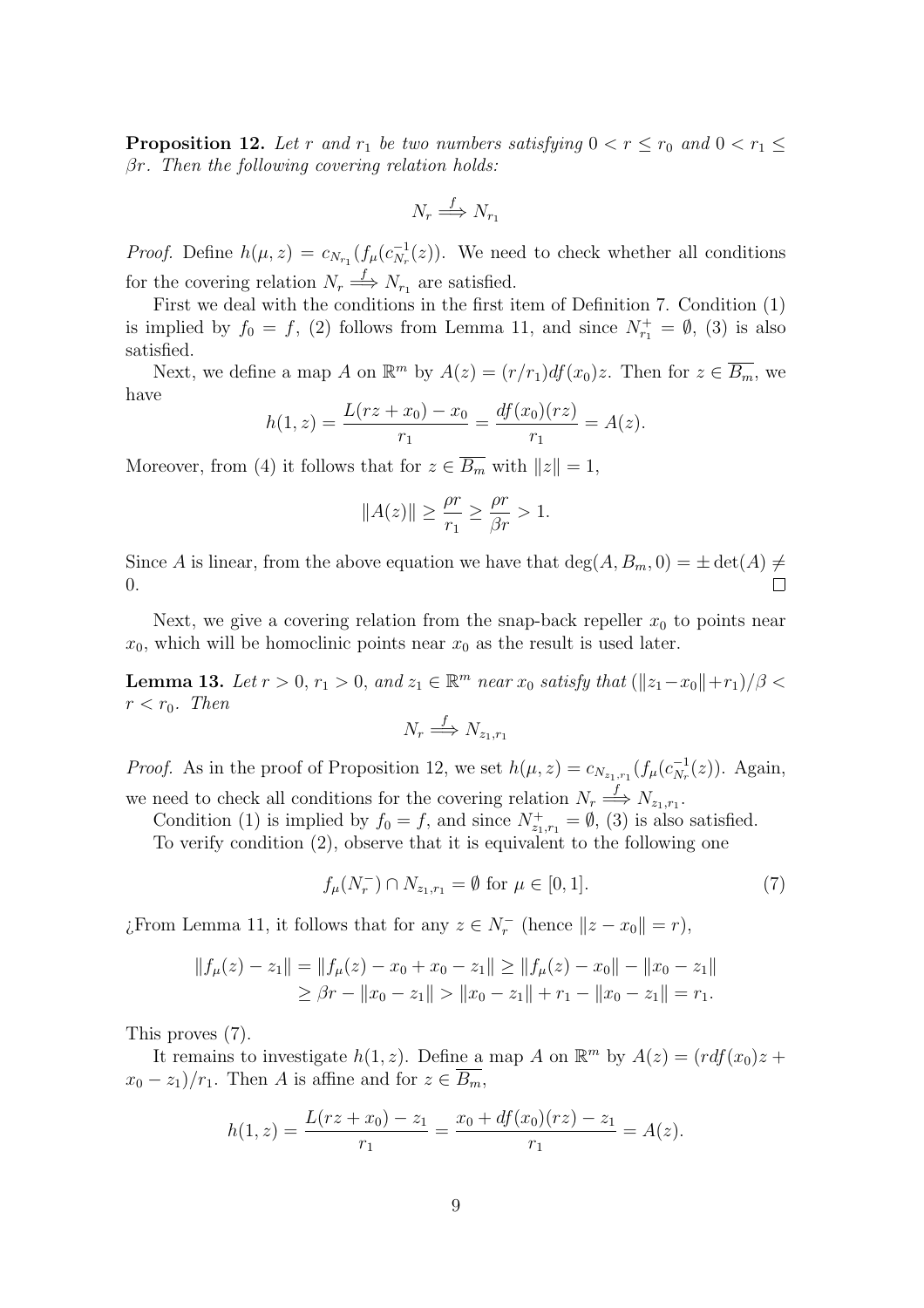To prove that  $deg(A, B_m, 0) = det(df(x_0)) = \pm 1$ , it is sufficient to show that the unique solution  $\hat{z} = (1/r)df(x_0)^{-1}(z_1 - x_0)$  of the equation  $A(z) = 0$  is in  $B_m$ . To this end, observe that from (4), we have  $||df(x_0)^{-1}|| \leq \rho^{-1}$  and hence

$$
\|\hat{z}\| \le \frac{1}{r} \|df(x_0)^{-1}\| \cdot \|z_1 - x_0\| \le \frac{\|z_1 - x_0\|}{\rho r} < \frac{\|z_1 - x_0\| + r_1}{\beta r} < 1.
$$

The following lemma gives a covering relation from a homoclinic point to the snap-back repeller.

**Lemma 14.** Assume that  $z_0 \in \mathbb{R}^m$  such that  $f^k(z_0) = x_0$  for some integer  $k > 0$ and  $\det(df^k(z_0)) \neq 0$ . Then there exists  $R > 0$  such that if  $0 < r < R$  then there is  $v \equiv v(r)$  with  $0 < v < r_0$  such that for any  $0 < r_2 \le v$ , we have

$$
N_{z_0,r} \stackrel{f^k}{\Longrightarrow} N_{r_2}.\tag{8}
$$

*Proof.* By continuity of f, there is  $R_1 > 0$  such that

$$
f^k(\overline{B_m(z_0,R_1)}) \subset B_m(x_0,r_0).
$$

Define a homotopy as follows: for  $\mu \in [0, 1]$  and  $z \in \overline{B_m(z_0, R_1)}$ ,

$$
g_{\mu}(z) = (1 - \mu)f^{k}(z) + \mu(df^{k}(z_{0})(z - z_{0}) + x_{0}).
$$
\n(9)

Then  $g_{\mu}(z_0) = x_0$  and  $dg_{\mu}(z) = (1 - \mu)df^{k}(z) + \mu df^{k}(z_0)$  for all  $\mu$  and z. Since  $df^{k}(z_{0})$  is nonsingular, there is a constant  $\alpha > 0$  such that for any  $z \in \mathbb{R}^{m}$ ,

$$
||df^{k}(z_{0})z|| \geq \alpha ||z||. \tag{10}
$$

Next, we show that there exists a positive number  $R < \min\{R_1, 2r_0/\alpha\}$  such that for all  $||z - z_0|| < R$  and  $\mu \in [0, 1]$ , one has

$$
||g_{\mu}(z) - x_0|| > \frac{\alpha}{2} ||z - z_0||. \tag{11}
$$

To this end, we have to modify a bit the proof of Lemma 11. By using Taylor's theorem with integral remainder, we have

$$
g_{\mu}(z) - x_0 = g_{\mu}(z) - g_{\mu}(z_0) = C(z - z_0),
$$

where

$$
C = C(\mu, z, z_0) = \int_0^1 dg_\mu(z_0 + t(z - z_0))dt.
$$

By (9), we get that

$$
C - dg_{\mu}(z_0) = \int_0^1 (1 - \mu) df^k(z_0 + t(z - z_0)) + \mu df^k(z_0) dt - dg_{\mu}(z_0)
$$
  
= 
$$
\int_0^1 (1 - \mu) [df^k(z_0 + t(z - z_0)) - df^k(z_0)] dt
$$
 (12)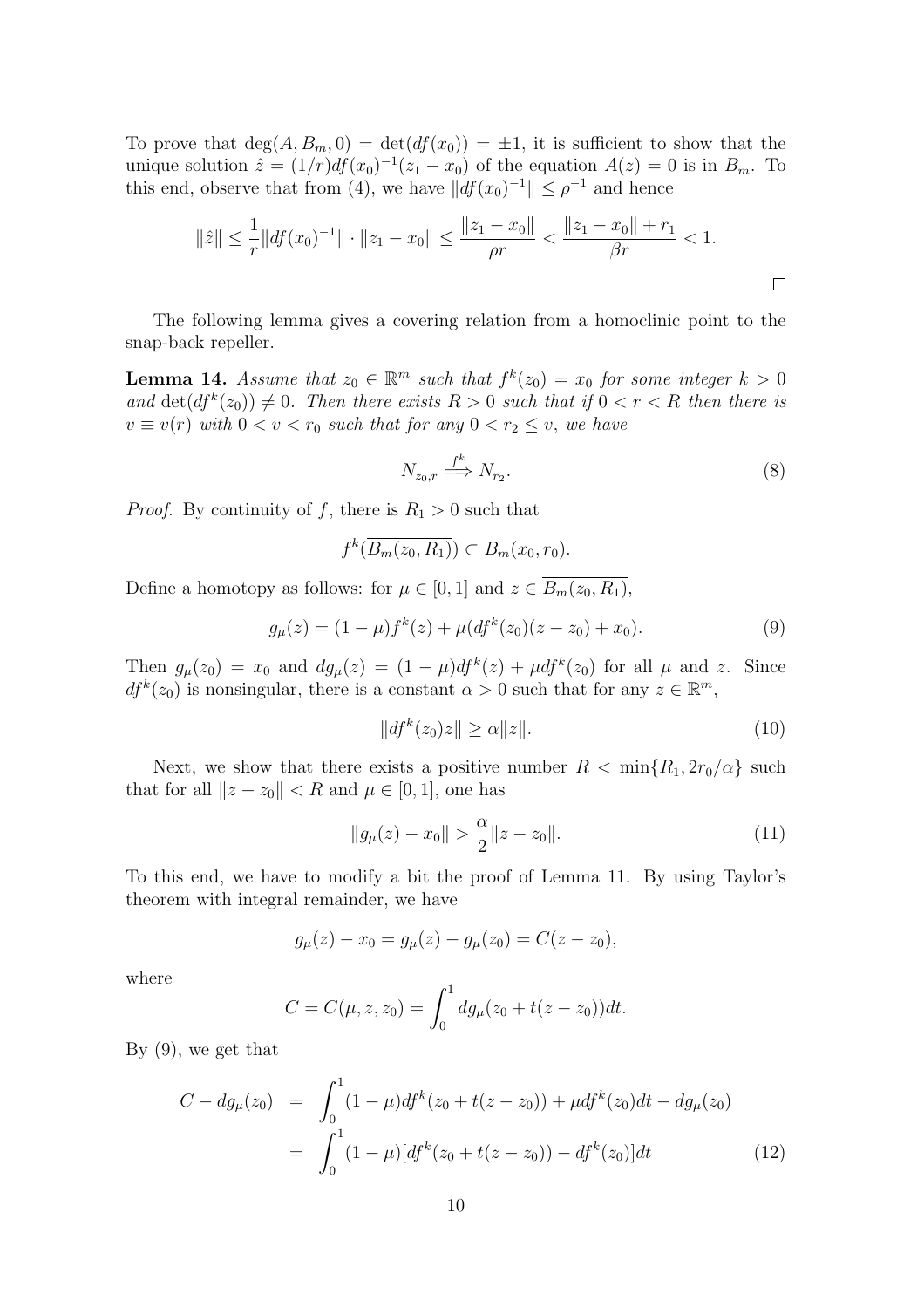Since  $df^k$  is continuous at  $z_0$ , there exists  $R > 0$  such that if  $||y - z_0|| < R$  then

$$
\left\|df^k(y) - df^k(z_0)\right\| < \alpha/2.
$$

Hence, from (12), we have that for any  $\mu \in [0, 1]$  and  $z \in B_m(z_0, R)$ ,

$$
||C - dg_{\mu}(x_0)|| \leq \int_0^1 (1 - \mu) ||df^k(z_0 + t(z - z_0)) - df^k(z_0)|| dt
$$
  
< 
$$
< \int_0^1 (1 - \mu) \frac{\alpha}{2} dt \leq \frac{\alpha}{2}.
$$

Therefore, by using (10), we obtain that for any  $\mu \in [0, 1]$  and  $z \in B_m(z_0, R)$ ,

$$
\|g_{\mu}(z) - x_0\| = \|C(z - z_0)\| = \|(C - dg_{\mu}(z_0) + dg_{\mu}(z_0))(z - z_0)\|
$$
  
\n
$$
\geq \|df^k(z_0)(z - z_0)\| - \|(C - dg_{\mu}(z_0))(z - z_0)\|
$$
  
\n
$$
> (\alpha - \frac{\alpha}{2}) \|(z - z_0)\| = \frac{\alpha}{2} \|(z - z_0)\|.
$$

Now we are ready to prove the desired covering relation  $(8)$ . Let r a number with  $0 < r < R$  and let  $v = \alpha r/2$ . Let  $r_2$  be a number with  $0 < r_2 \le v$ . Since  $\alpha > 0$ and  $R < 2r_0/\alpha$ , we have  $0 < v < r_0$ . We define a homotopy  $h_\mu$  by

$$
h_{\mu}(z) = c_{N_{r_2}}(g_{\mu}(c_{N_{z_0,r}}^{-1}(z)))
$$
 for  $\mu \in [0,1]$  and  $z \in \overline{B_m}$ .

The conditions from Definition 7 requiring the proof are only (2) and deg( $h_1, B_m, 0) \neq$ 0 while the rest ones are clear. To verify condition (2), notice that it is equivalent to the following one

$$
g_{\mu}(N_{z_0,r}^-) \cap N_{r_2} = \emptyset \text{ for } \mu \in [0,1].
$$
 (13)

¿From (11), it follows that for any  $z \in N_{z_0,r}^-$  (hence  $||z - z_0|| = r$ ), one has

$$
||g_{\mu}(z) - x_0|| > \frac{\alpha}{2} ||z - z_0|| > r_2.
$$

This proves (13). Finally, since

$$
h_1(z) = \frac{r}{r_2} df^k(z_0) z,
$$

We obtain that  $h_1$  is a linear isomorphism; therefore  $\deg(h_1, B_m, 0) = \det(df^k(z_0)) \neq 0$ 0.

The next proposition shows that existence of a snap-back repeller defined in Definition 3 implies a positive topological entropy. In [1], Blanco Garcia gave the same result based on Marotto's definition of a snap-back repeller and results in [5]. Here, we give a new proof by using covering relations.

Proposition 15. The topological entropy of f is positive.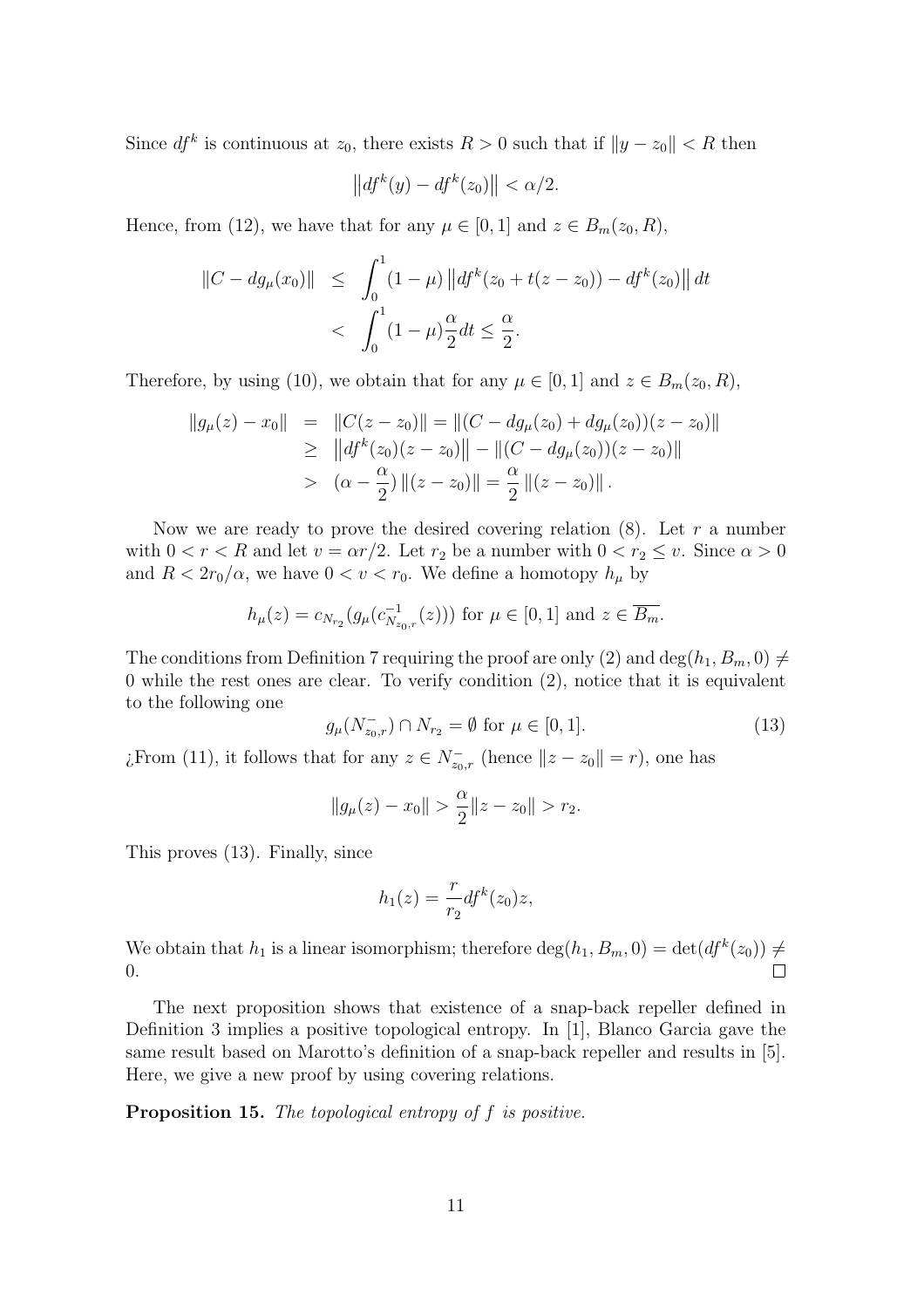*Proof.* Let  $\beta$  and  $r_0$  as given in Lemma 11. Since  $x_0$  is a snap-back repeller for f, there exists a sequence  $\{x_{-i}\}_{i\in\mathbb{N}}$  such that  $x_{-1} \neq x_0$ ,  $\lim_{i\to\infty} x_{-i} = x_0$ , and for all  $i \in \mathbb{N}, f(x_{-i}) = x_{-i+1}$  and  $\det(df(x_{-i})) \neq 0$ . Thus, there is an integer  $k > 0$  such that  $x_{-k} \in B(x_0, r_0)$ . By the chain rule, we have  $\det(df^k(x_{-k})) \neq 0$ . Furthermore, from Lemma 14, there exist positive constants  $r_k$  and  $r_b$  such that  $r_b < r_0$  and

$$
\overline{B(x_{-k}, r_k)} \subset B(x_0, r_0),\tag{14}
$$

$$
N_{x_{-k},r_k} \cap N_{r_b} = \emptyset,\tag{15}
$$

$$
N_{x_{-k},r_k} \stackrel{f^k}{\Longrightarrow} N_{r_b}.\tag{16}
$$

Since  $\beta > 1$ , there exists the minimal positive integer a such that  $\beta^a r_b > ||x_{-k} - x_0|| +$  $r_k$ . By the minimum of a and equation (14), we have  $\beta^{a-1}r_b \leq r||x_{-k}-x_0||+r_k < r_0$ . From Proposition 12 and Lemma 13, it follows that we have the following chain of covering relations:

$$
N_{r_b} \stackrel{f}{\Longrightarrow} N_{\beta r_b} \stackrel{f}{\Longrightarrow} \cdots \stackrel{f}{\Longrightarrow} N_{\beta^{a-1}r_b} \stackrel{f}{\Longrightarrow} N_{x_{-k},r_k}.\tag{17}
$$

Moreover, from Proposition 12, it follows also that

$$
N_{r_b} \stackrel{f}{\Longrightarrow} N_{r_b}.\tag{18}
$$

These covering relations are enough to produce symbolic dynamics and a positive topological entropy as follows. Let  $w = \max(a, k)$ . It is sufficient to construct an  $f^{2w}$ -invariant set on which  $f^{2w}$  can be semi-conjugated onto the shift map  $\sigma : \Sigma_2^+ \to$  $\Sigma_2^+$ , where  $\Sigma_2^+ = \{0,1\}^{\mathbb{N}}$ , the one-sided shift space on two symbols with the standard Tichonov (product) topology. By using equations (16)-(18), one can consider the following chains of covering relations, each one of length  $2w$  (which is counted by the number of iterates of  $f$ :

$$
N_{r_b} \stackrel{f}{\Longrightarrow} N_{r_b} \stackrel{f}{\Longrightarrow} N_{r_b} \stackrel{f}{\Longrightarrow} \cdots \stackrel{f}{\Longrightarrow} N_{r_b},
$$
  
\n
$$
N_{r_b} \stackrel{f}{\Longrightarrow} N_{r_b} \stackrel{f}{\Longrightarrow} \cdots \stackrel{f}{\Longrightarrow} N_{r_b} \stackrel{f}{\Longrightarrow} N_{\beta r_b} \stackrel{f}{\Longrightarrow} \cdots \stackrel{f}{\Longrightarrow} N_{\beta^{a-1}r_b} \stackrel{f}{\Longrightarrow} N_{x_{-k},r_k},
$$
  
\n
$$
N_{x_{-k},r_k} \stackrel{f^k}{\Longrightarrow} N_{r_b} \stackrel{f}{\Longrightarrow} N_{r_b} \stackrel{f}{\Longrightarrow} \cdots \stackrel{f}{\Longrightarrow} N_{r_b},
$$
  
\n
$$
N_{x_{-k},r_k} \stackrel{f^k}{\Longrightarrow} N_{r_b} \stackrel{f}{\Longrightarrow} \cdots \stackrel{f}{\Longrightarrow} N_{r_b} \stackrel{f}{\Longrightarrow} N_{\beta r_b} \stackrel{f}{\Longrightarrow} \cdots \stackrel{f}{\Longrightarrow} N_{\beta^{a-1}r_b} \stackrel{f}{\Longrightarrow} N_{x_{-k},r_k}.
$$

Let us denote  $N_0 = N_{r_b}$  and  $N_1 = N_{x_{-k},r_k}$ . Then  $N_0$  and  $N_1$  are disjoint due to (15). Define Z to be the set of points whose forward orbits under  $f^{2w}$  stays in  $N_0 \cup N_1$ , that is,

$$
Z = \{ z \in N_0 \cup N_1 \mid f^{2iw}(z) \in N_0 \cup N_1 \text{ for all } i \in \mathbb{N} \}.
$$

Then Z is compact. On Z we define a projection  $\pi: Z \to \Sigma_2^+$  by

$$
\pi(z)_i = j
$$
 if and only if  $f^{2iw}(z) \in N_j$ .

It is obvious that the map  $\pi$  is continuous and we have a semiconjugacy:  $\pi \circ f^{2w} =$  $\sigma \circ \pi$ .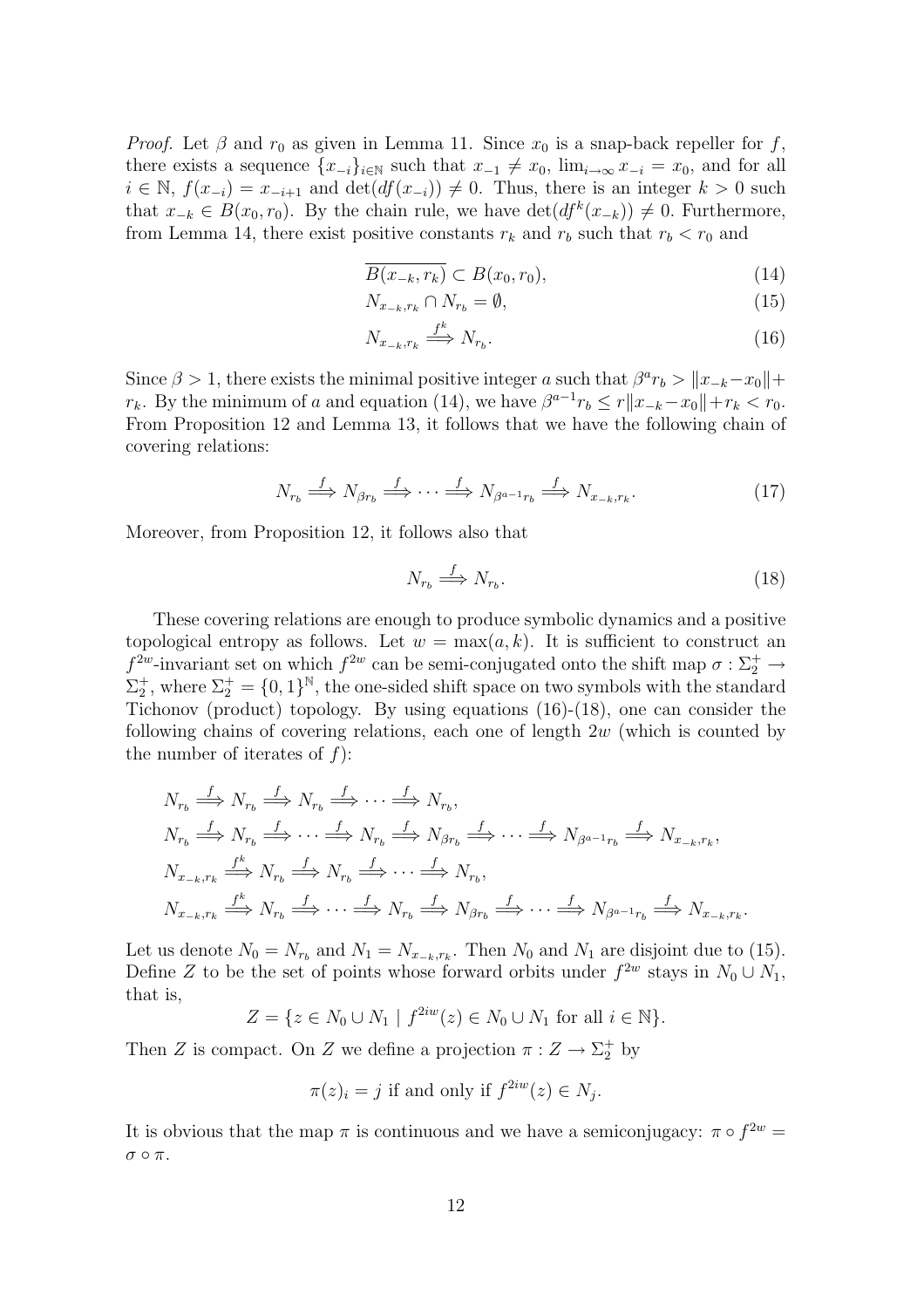Finally, we shall show that  $\pi$  is onto. This gives us that the topological entropy of  $f^{2w}$  on Z is greater than or equal to log 2. Let  $\alpha = (\alpha_0, \ldots, \alpha_{l-1}) \in \{0,1\}^l$  for some positive integer  $l$ . By a suitable concatenation of the above listed chains of covering relations and from Theorem 8, it follows that there exists a point  $x_{\alpha} \in N_{\alpha_0}$ such that

$$
f^{2iw}(x_{\alpha}) \in N_{\alpha_i} \text{ for } 0 \le i \le l-1,
$$
  

$$
f^{2lw}(x_{\alpha}) = x_{\alpha}.
$$

It is clear that  $x_{\alpha} \in Z$  and  $\pi(x_{\alpha}) = (\alpha, \alpha, \ldots) \in \Sigma_2^+$ . Since  $\alpha$  is arbitrarily chosen, the set  $\pi(Z)$  contains all repeating sequences. From the density of repeating sequences in  $\Sigma_2^+$ , it follows that  $\pi(Z) = \Sigma_2^+$ . П

#### 6 Proofs of Theorems 4 and 5

In this section, we combine all the material in the previous section to prove the last two of our main results. First, we assume that all the hypotheses of Theorem 4 are satisfied. We continue using the notations of the previous section. From the proof of Proposition 15, we have a positive integer  $a$  such that the following closed loop of covering relations holds:

$$
N_{r_b} \stackrel{f}{\Longrightarrow} N_{r_b} \stackrel{f}{\Longrightarrow} N_{\beta r_b} \stackrel{f}{\Longrightarrow} \cdots \stackrel{f}{\Longrightarrow} N_{\beta^{a-1}r_b} \stackrel{f}{\Longrightarrow} N_{x_{-k},r_k} \stackrel{f^k}{\Longrightarrow} N_{r_b}.
$$

By adding the normal direction to the above h-sets and using the persistence of covering relation, we shall construct a closed loop of covering relations for  $F_{\lambda}$ , similar to the above loop for f. Recall that the singular map  $F_0$  is of the form  $F_0(x, y) =$  $(f(x), g(x)) \in \mathbb{R}^m \times \mathbb{R}^n$ . Set  $N = (\bigcup_{i=0}^{a-1} N_{\beta^i r_b}) \cup (\bigcup_{i=0}^k f^i(N_{x_{-k}, r_k})$ . Since g is continuous and N is compact, there exists  $r > 0$  such that  $q(N) \subset B_n(0,r)$ . Let us define the corresponding h-sets in  $\mathbb{R}^m \times \mathbb{R}^n$  as follows. For  $i = 0, 1, \ldots, a - 1$ , we define h-sets  $N'_{\beta^i r_b}$  in  $\mathbb{R}^m \times \mathbb{R}^n$  by  $N'_{\beta^i r_b} = N_{\beta^i r_b} \times \overline{B_n(0,r)}$ ,  $u(N'_{\beta^i r_b}) = m$ ,  $s(N'_{\beta i_{r_b}}) = n$ , and  $c_{N'_{\beta i_{r_b}}}(x, y) = (c_{N_{\beta i_{r_b}}}(x), \frac{1}{r})$  $\frac{1}{r}y$ ). Moreover, we define an h-set  $N'_{x_{-k},r_k}$ in  $\mathbb{R}^m \times \mathbb{R}^n$  by  $N'_{x_{-k},r_k} = N_{x_{-k},r_k} \times \overline{B_n(0,r)}, u(N'_{x_{-k},r_k}) = m, s(N'_{x_{-k},r_k}) = n$ , and  $c_{N'_{x_{-k},r_k}}(x,y) = (c_{N_{x_{-k},r_k}}(x), \frac{1}{r})$  $rac{1}{r}y).$ 

Observe that we have following closed loop of covering relations for  $F_0$ .

Lemma 16. The following covering relations hold:

$$
N'_{r_b} \stackrel{F_0}{\Longrightarrow} N'_{r_b} \stackrel{F_0}{\Longrightarrow} N'_{\beta r_b} \stackrel{F_0}{\Longrightarrow} \cdots \stackrel{F_0}{\Longrightarrow} N'_{\beta^{a-1}r_b} \stackrel{F_0}{\Longrightarrow} N'_{x_{-k},r_k} \stackrel{F_0^k}{\Longrightarrow} N'_{r_b}.
$$

*Proof.* For each covering relation under consideration  $N' \stackrel{F_0^j}{\Longrightarrow} M'$  with  $j = 1$  or k, we define a homotopy  $\widetilde{h}$ :  $[0,1] \times \overline{B_m} \times \overline{B_n} \to \mathbb{R}^{m+n}$  by

$$
\hat{h}(\mu, x, y) = (h(\mu, x), \frac{1 - \mu}{r} g \circ f^{j-1}(c_N^{-1}(x))).
$$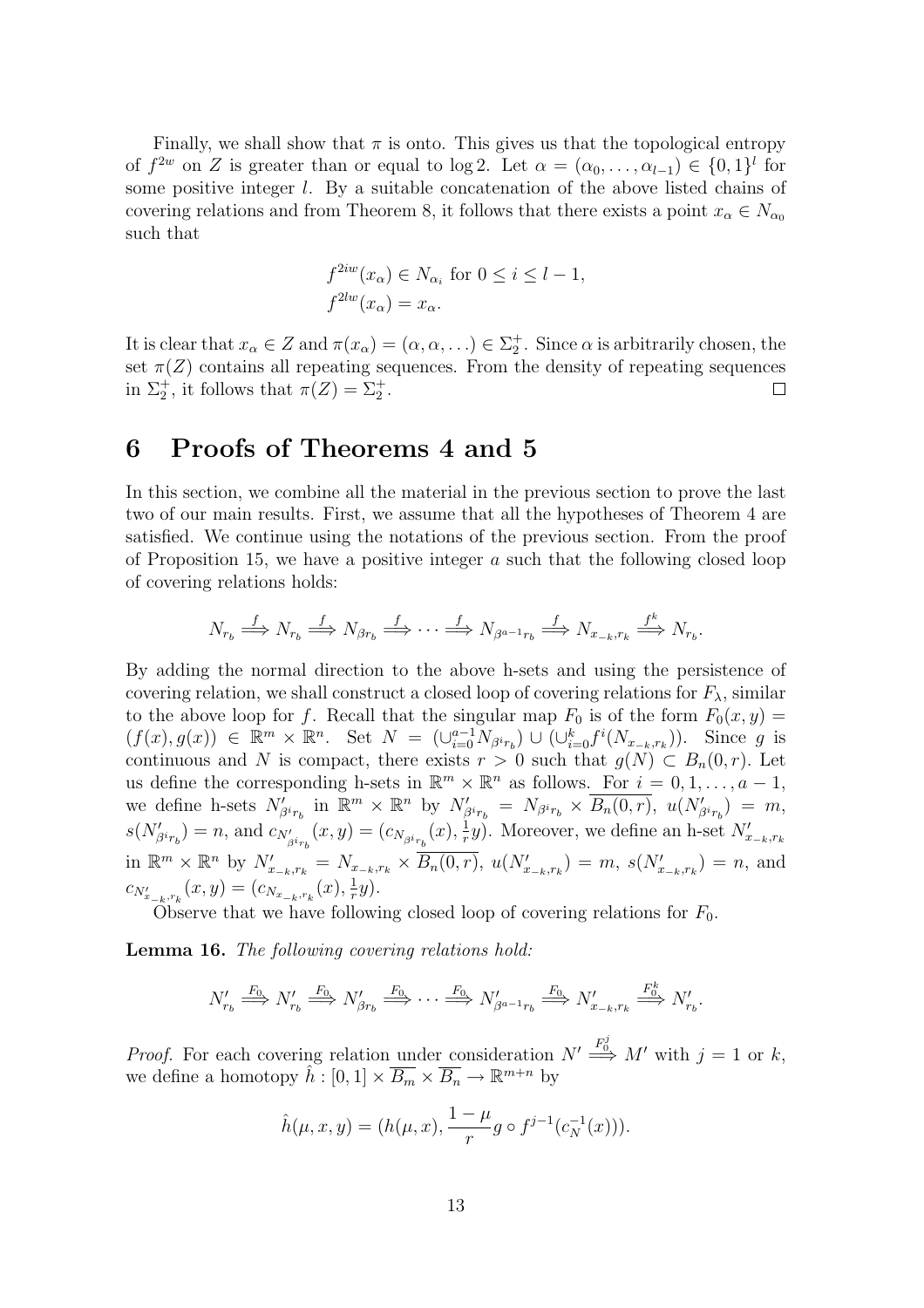where h is the homotopy from corresponding covering relation  $N \stackrel{f^j}{\Longrightarrow} M$ . Then, we have

$$
\hat{h}(0, x, y) = (h(0, x), \frac{1}{r}g \circ f^{j-1}(c_N^{-1}(x)))
$$
  
=  $(c_M \circ f^j \circ c_N^{-1}(x), \frac{1}{r}g \circ f^{j-1}(c_N^{-1}(x))) = (F_0^j)_c(x, y).$ 

Since  $\hat{h}([0,1], N'^{-}) \subset h([0,1], N^{-}) \times \mathbb{R}^{n}$ , we get that condition (2) in Definition 7 follows from the analogous condition for  $h$ . Condition  $(3)$  is satisfied due to

$$
\hat{h}([0,1] \times \overline{B_m} \times \overline{B_n}) \subset \mathbb{R}^m \times B_n.
$$

Finally, notice that

$$
\hat{h}(1, x, y) = (h(1, x), 0).
$$

Therefore, the other conditions in Definition 7 are also satisfied.

*i*. From Theorem 9, there exists  $\lambda_0 > 0$  such that if  $|\lambda| < \lambda_0$  then following chain of covering relations holds for  $F_{\lambda}$ :

$$
N'_{r_b} \stackrel{F_{\lambda}}{\Longrightarrow} N'_{r_b} \stackrel{F_{\lambda}}{\Longrightarrow} N'_{\beta r_b} \stackrel{F_{\lambda}}{\Longrightarrow} \cdots \stackrel{F_{\lambda}}{\Longrightarrow} N'_{\beta^{a-1}r_b} \stackrel{F_{\lambda}}{\Longrightarrow} N'_{x_{-k},r_k} \stackrel{F_{\lambda}^k}{\Longrightarrow} N'_{r_b}.
$$
 (19)

 $\Box$ 

Similar to the proof of Proposition 15, covering relations listed in (19) are sufficient to produce the symbolic dynamics and a positive topological entropy for  $F_{\lambda}$  with  $|\lambda| < \lambda_0$ .

This completes the proof of Theorem 4.

For the proof of Theorem 5, define  $G_{\lambda} = (id, c) \circ F_{\lambda} \circ (id, c)^{-1}$ , where id denotes the identity map on  $\mathbb{R}^k$  and c is a homeomorphism from S to  $\overline{B_n}$ . Then the conclusion follows from the above argument applied to  $G_{\lambda}$ .

#### Acknowledgments

This work was done during the third author visited NCTS (Hsinchu, Taiwan). The first author was partially supported by NSC grant 96-2115-M-009-004-MY3 and the third author was partially supported by Polish State Ministry of Science and Information Technology grant N20102431/2163.

### References

- [1] Blanco García, C., Chaos and topological entropy in dimension  $n > 1$ , Ergodic Theory Dynam. Systems 6 (1986), 163–165.
- [2] Juang, J., Li, M.-C. and Malkin, M., Chaotic difference equations in two variables and their multidimensional perturbations, Nonlinearity 21 (2008), 1019- 1040.
- [3] Li, C. and Chen, G., An improved version of the Marotto theorem, Chaos Solitons & Fractals 18 (2003), 69–77.